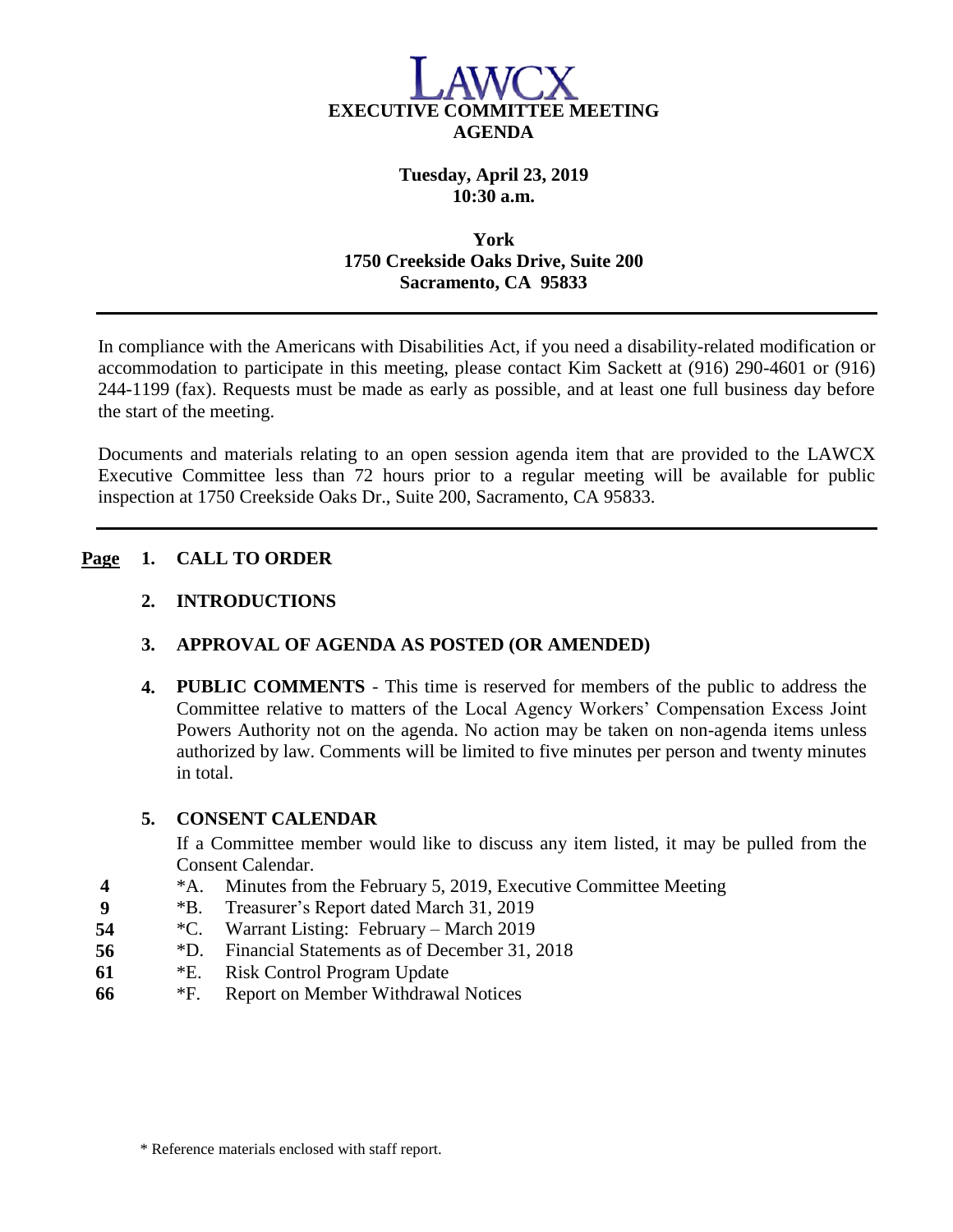### **6. ACTION/DISCUSSION ITEMS**

| 67  | $^*A.$             | Pool Administration and Risk Control Contract Renewal with York Risk Services<br>Recommendation: Consider the proposed contract with York Risk Services for<br>Pool Administration and Risk Control Services and make a recommendation to the<br><b>Board of Directors.</b>           |
|-----|--------------------|---------------------------------------------------------------------------------------------------------------------------------------------------------------------------------------------------------------------------------------------------------------------------------------|
| 90  | $*B.$              | Actuarial Services Contract Renewal with Prime Actuarial LLC (dba Bickmore<br>Actuarial)<br>Recommendation: Consider the proposed contract with Prime Actuarial LLC (dba<br>Bickmore Actuarial) for Actuarial Services and make a recommendation to the<br><b>Board of Directors.</b> |
| 102 | $^{\ast}C.$        | Consideration of Hourly Rate Increase for Barkiewicz, Kronick & Shanahan<br>Recommendation: Approve the fee increase for Barkiewicz, Kronick & Shanahan<br>effective July 1, 2019.                                                                                                    |
| 104 | $\boldsymbol{D}$ . | Draft Memorandum of Coverage (MOC) for 2019/20 Program Year<br>Recommendation: Recommend the Board of Directors approve the Memorandum<br>of Coverage for 2019/20 Program Year.                                                                                                       |
| 125 | $E$ .              | Draft Strategic Plan for 2019-2022<br>Recommendation: Review the draft strategic plan and provide direction to staff.                                                                                                                                                                 |
| 132 | $*F.$              | Risk Control Service Plan for 2019/20<br>Recommendation: Review and approve the 2019/20 LAWCX Risk Control Plan.                                                                                                                                                                      |
| 136 | $\mathcal{G}$ .    | Actuarial Study – Benefits of Compromise and Release<br>Recommendation: Provide direction to staff as needed for presentation to the<br><b>Board of Directors.</b>                                                                                                                    |
| 148 | $*H.$              | Deficit Curing and Assessment Plan Update as it pertains to Central Coast Cities Self<br>Insurance Fund (CCCSIF)<br>Recommendation: Provide direction to staff.                                                                                                                       |
| 165 | *I.                | Proposed Budget for the 2019/20 Program Year<br>Recommendation: Recommend the Board of Directors approve the proposed<br>budget for the 2019/20 Program Year.                                                                                                                         |
| 182 | *J.                | Draft Board of Directors Agenda for June 4, 2019<br>Recommendation: Provide direction to staff as needed.                                                                                                                                                                             |

# **7. CLOSING COMMENTS**

This time is reserved for comments by Committee members and/or staff and to identify matters for future Committee business.

- A. Committee
- B. Staff

<sup>\*</sup> Reference materials enclosed with staff report.